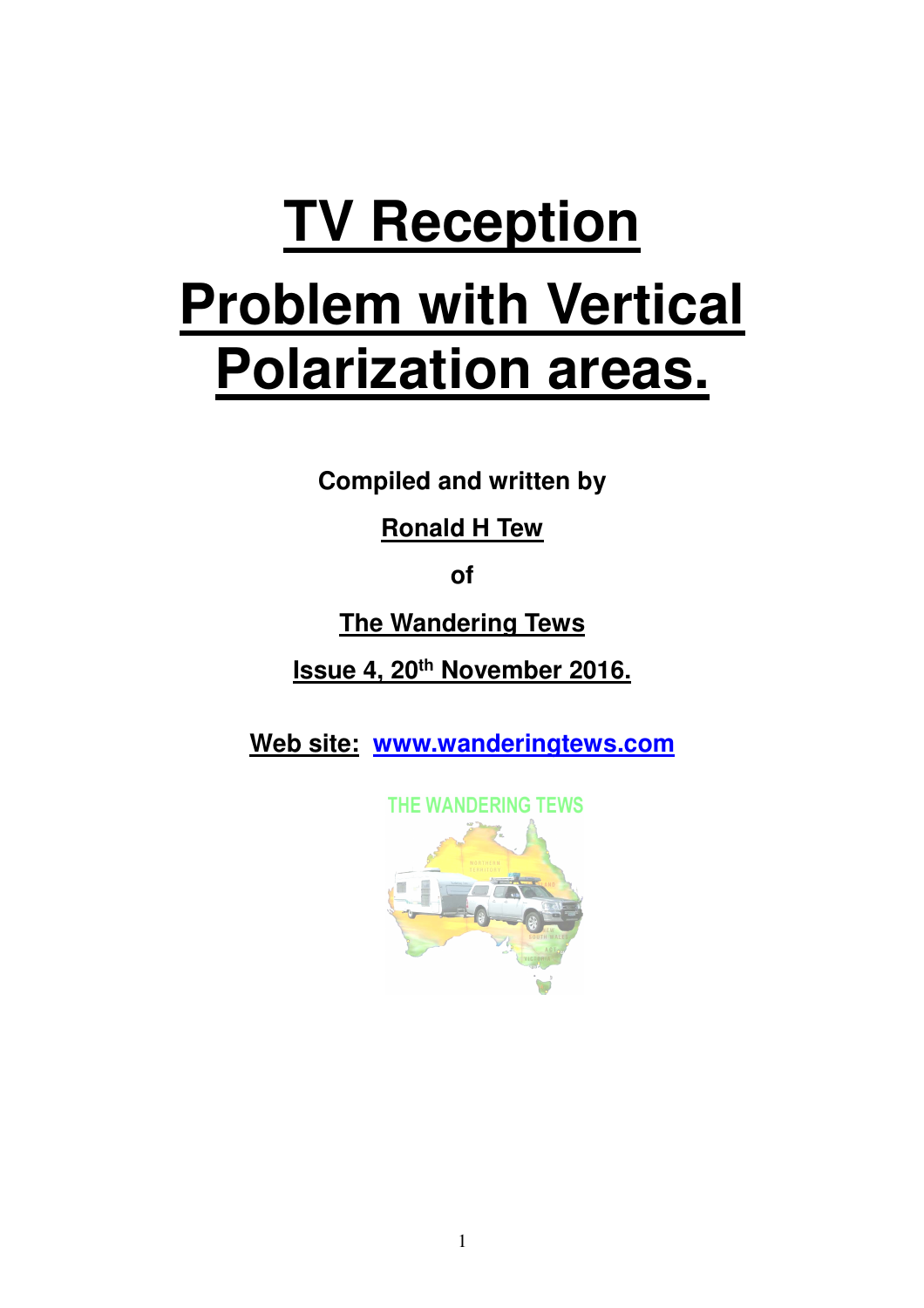## **About this Document.**

 It has become apparent that with the introduction of digital that Vertical Polarization areas, such as Maryborough/Wide Bay, are being a big bugbear for the travelling public, and this document will hopefully explain why.

## **Problem.**

 Most RV and caravan users travel with a TV aerial that is only, or primarily, a Horizontal aerial, such as Wineguard, those wind up ones.

 Prior to the introduction of digital when these travellers have been in a Vertical Transmission area they would have likely received something, even though of poor quality, and accepted what they were receiving probably not realising they could get better with a vertical aerial.

 Now that these travellers have bought a digital TV or STB they are finding it hard to receive digital signals.

## **Reason.**

 It is a simple fact that in most cases an aerial in the Horizontal position will not receive enough digital signal from a Vertical transmission for the digital receiver to recognise, *and vice-versa,* hence there will be no data received to enable viewing of any such channel, consequently no picture at all.

## **Solution.**

- 1. If you have an aerial that is fixed in the Horizontal mode, eg. Wineguard, the only option I recommend is to obtain an additional back-up aerial that can be mounted Vertically and use it when this situation applies, most vans have an auxiliary aerial socket on the outside wall.
- **Note:** Those with Wineguard aerials should keep an eye out for modifications available for those aerials, as I believe the manufacturers are aware of the problem, or at least that is what they tell us, and are hopeful that a solution will be available soon. There is a different adaptor available now for these aerials for better UHF reception.
- 2. Some aerials can be turned round to the vertical mode, refer to unit instructions. Changes can be as simple as changing the 'U' bolt mounting on the pole.
- 3. Happy Wanderer aerials, those ones in white conduit, can be turned vertical but how, depends on the model. The later models have a screw joint just under the aerial proper to enable this to be done. Earlier models have an 'X' marked on one end cap of the aerial, this indicates that this is the end that can be removed and the aerial turned vertical then inserted into the mounting pole instead of on it.

# **Remember.**

 When one moves to another location it will have to be decided which polarisation is needed in that area, so changes may have to be made once again. *Sorry for the bad news about the extra work.*

**For further information on TV transmission details refer to my web site www.wanderingtews.com and refer to the TV Reception page.**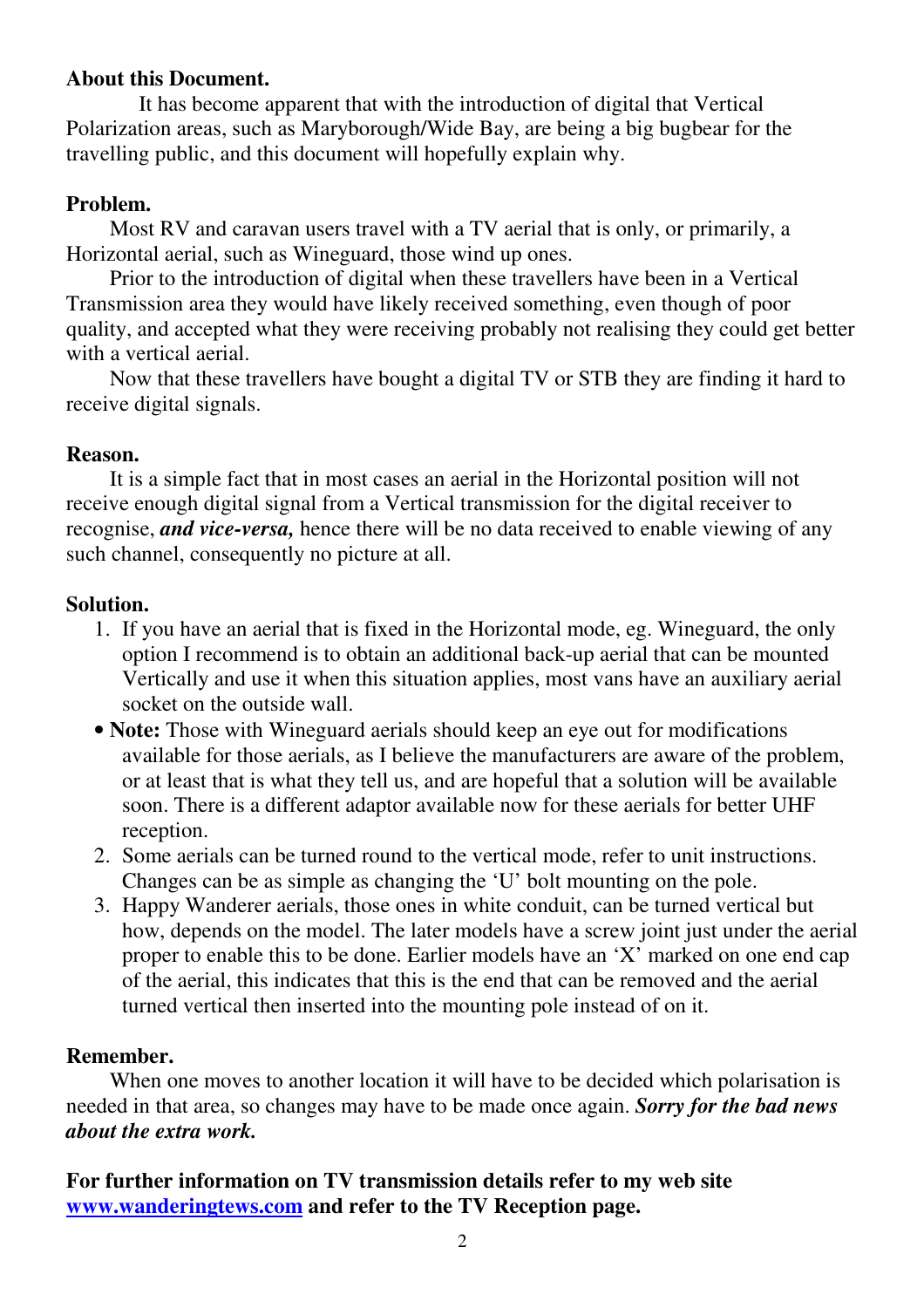## **Other areas that may suffer the same problem, most are in the UHF band:**

#### **Northern Territory.**

Bayu-Undan, Darwin City, Yuendumu, Yulara.

#### **New South Wales.**

Armidale area, Ashford, Balranald, Bathurst, Belmont North, Bermagui, Bombala, Bouddi, Bourke Town, Braidwood, Broken Hill, Bungendore, Byron Bay, Canberra, Captains Flat, Cassilis, Central Western Slopes, Cobar, Coffs Harbour North, Condobolin, Cooma,

#### **Queensland.**

Alpha, Anakie, Babinda, Bancroft, Barcaldine, Boonah, Brisbane North West, Brisbane South East, Burketown, Burnett Heads, Cairns east, Carmila, Chilagoe, Clairview, Cooloola Cove, Crows Nest, Currumbin/Gold Coast, Cooma/Monaro, Crookwell, Dalmeny, Deniliquin. Elizabeth Beach, Forster, Glen Innes, Goulburn, Harden, Hillston, Junee, Khancoban, Kotara, Laurieton district, Lightning Ridge, Manning River, Menindee, Merimbula, Merriwa, Mount Kembla, Mt Foster,

Dirranbandi, Dysart, Elliot Heads, Emu Park, Eromanga, Esk, Eulo, Flame Tree, Gladstone east, Goldsborough Valley, Jericho, Jundah, Kooralbyn, Longreach, Miara CP, Middlemount, Mirriam Vale,

Mudgee, Murrumbidgee Irrigation, Murwillumbah, Nowra north, Peak Hill, Picton, Portland, Port Stephens, Stroud, Taralga, Tottenham, Tumbarumba, Ulladulla, Uralla, Vacy, Walwa/Jingelic, Warners Bay, Woronora, Wyong,

Mission Beach, Monto. Moonford, Moore Park CP, Moranbah district, Moranbah Town Mossman, Mount Alford, Mount Morgan, Moura, Murgon, Murwillumbah, Nanango, Noosa, Peregian Beach, Point Arkwright, Port Douglas,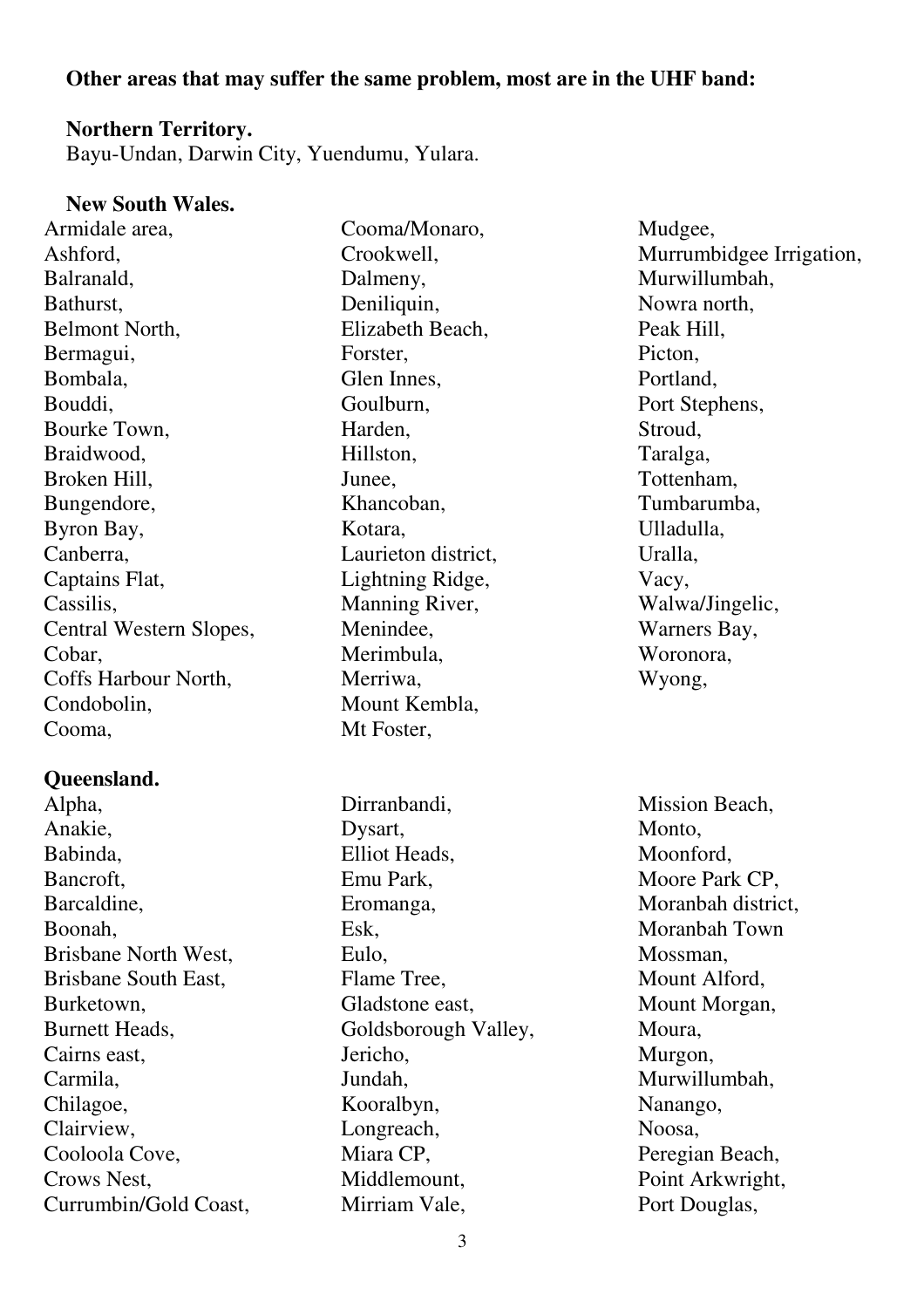Rathdowney, Ravenshoe, Sapphire/Rubyvale, Sarina, Springsure, St Lawrence,

## **South Australia.**

Burra, Burra area, Cape Jervis, Coffin Bay, Cowell, Craigmore/Hillbank, Eudunda,

# **Tasmania.**

Binalong Bay, Burnie, Currie, Dover, Dover South, Forth, Geeveston (DUAL), Gladstone,

# **Victoria.**

Alexandra area, Alexandra Environs, Birchip, Bonnie Doon, Boolarra, Broadford, Charlton, Cobden, Cohuna, Colac, Corryong, Dargo, Eildon, Falls Creek,

## **Western Australia.**

Albany, Augusta, Blackstone, Stonehenge, Tara, Theodore, Tin Can Bay, Toowoomba South, Tully,

Lyndoch, Maitland, Morgan, Myponga, Normanville, Pinnaroo, Renmark,

Lileah, Lilydale, Meander, Orford, Penguin, Port Sorell, Queenstown, (DUAL) Savage River,

Genoa, Healesville, Hopetoun, Howqua, Hunters Knob, Inverloch, Jeeralong/Yinnar South, Kiewa, Koondrook/Barham, Mallacoota, Melbourne Inner Suburbs Monbulk, Mt Cowley, Nhill,

Carnamah, Cervantes, Fitzroy Crossing, Wide Bay/Maryborough, Willows, Windorah, Wyandra, Yarraman, Yowah,

Strathalbyn, Streaky Bay, The Gap, Tumby Bay, Victor Harbour, Waikerie,

Smithton, St Hellens, St Marys, Swansea, Taroona, Wynyard,

Ouyen, Robinvale, Rosebud, South Yarra, Tanybryn, Tawonga south, Terang, Trafalgar/Yarragon, Underbool, Upwey, Warrnambool, Warrnambool Town, Wye River,

Hopetoun, Katanning, Koorda,